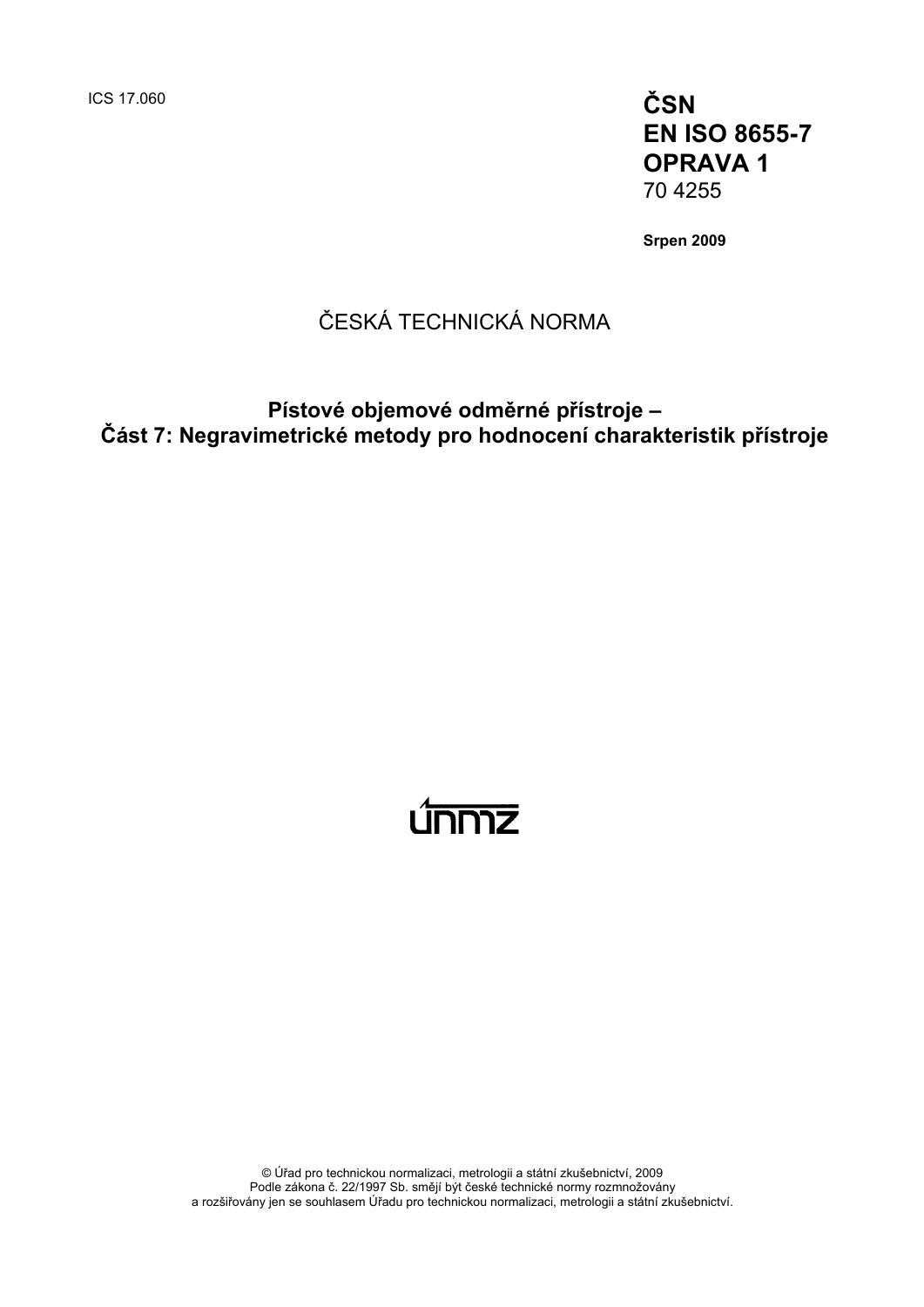ČSN EN ISO 8655- 7/ Opr. 1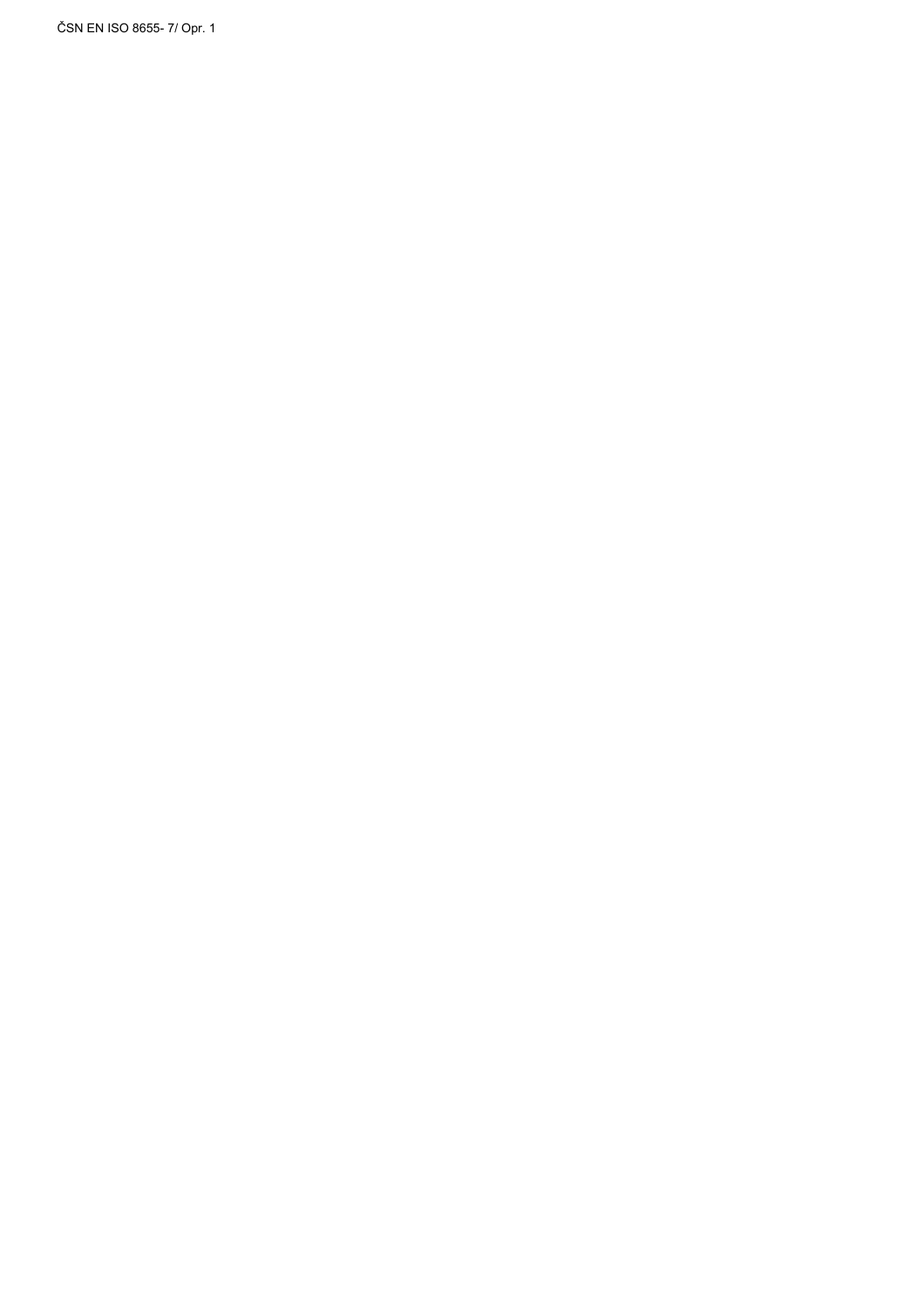### EUROPEAN STANDARD

## NORME EUROPÉENNE

## EUROPÄISCHE NORM

 **EN ISO 8655-7:2005/AC** 

 February 2009 Février 2009 Februar 2009

**ICS** 17.060

English version Version Française Deutsche Fassung

 Piston-operated volumetric apparatus - Part 7: Non-gravimetric methods for the assessment of equipment performance (ISO 8655-7:2005/Cor 1:2008)

Appareils volumétriques à piston - Partie 7: Méthodes non gravimétriques pour l'estimation de la performance d'équipement (ISO 8655-7:2005/Cor 1:2008)

 Volumenmessgeräte mit Hubkolben - Teil 7: Nicht-gravimetrische Prüfverfahren zur Bewertung der Geräteeigenschaften (ISO 8655-7:2005/Cor 1:2008)

This corrigendum becomes effective on 18 February 2009 for incorporation in the three official language versions of the EN.

Ce corrigendum prendra effet le 18 février 2009 pour incorporation dans les trois versions linguistiques officielles de la EN.

Die Berichtigung tritt am 18.Februar 2009 zur Einarbeitung in die drei offiziellen Sprachfassungen der EN in Kraft.



EUROPEAN COMMITTEE FOR STANDARDIZATION COMITÉ EUROPÉEN DE NORMALISATION EUROPÄISCHES KOMITEE FÜR NORMUNG

**Management Centre: Avenue Marnix 17, B-1000 Brussels** 

© 2009 CEN All rights of exploitation in any form and by any means reserved worldwide for CEN national Members. Tous droits d'exploitation sous quelque forme et de quelque manière que ce soit réservés dans le monde entier aux membres nationaux du CEN. Alle Rechte der Verwertung, gleich in welcher Form und in welchem Verfahren, sind weltweit den nationalen Mitgliedern

von CEN vorbehalten.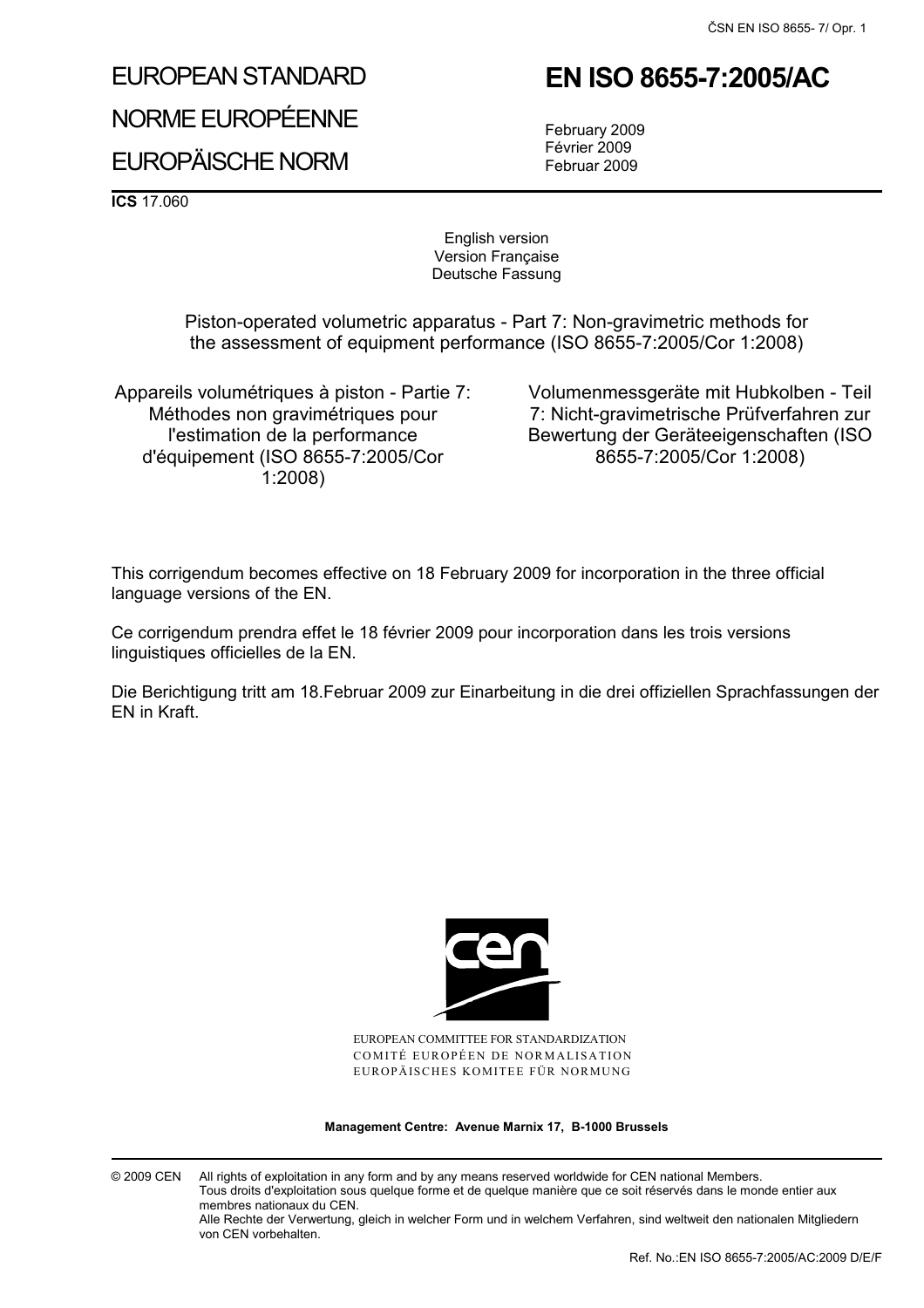ČSN EN ISO 8655- 7/ Opr. 1

#### **EN ISO 8655-7:2005/AC:2009 (E)**

#### **Endorsement notice**

The text of ISO 8655-7:2005/Cor.1:2008 has been approved by CEN as a European Corrigendum without any modification.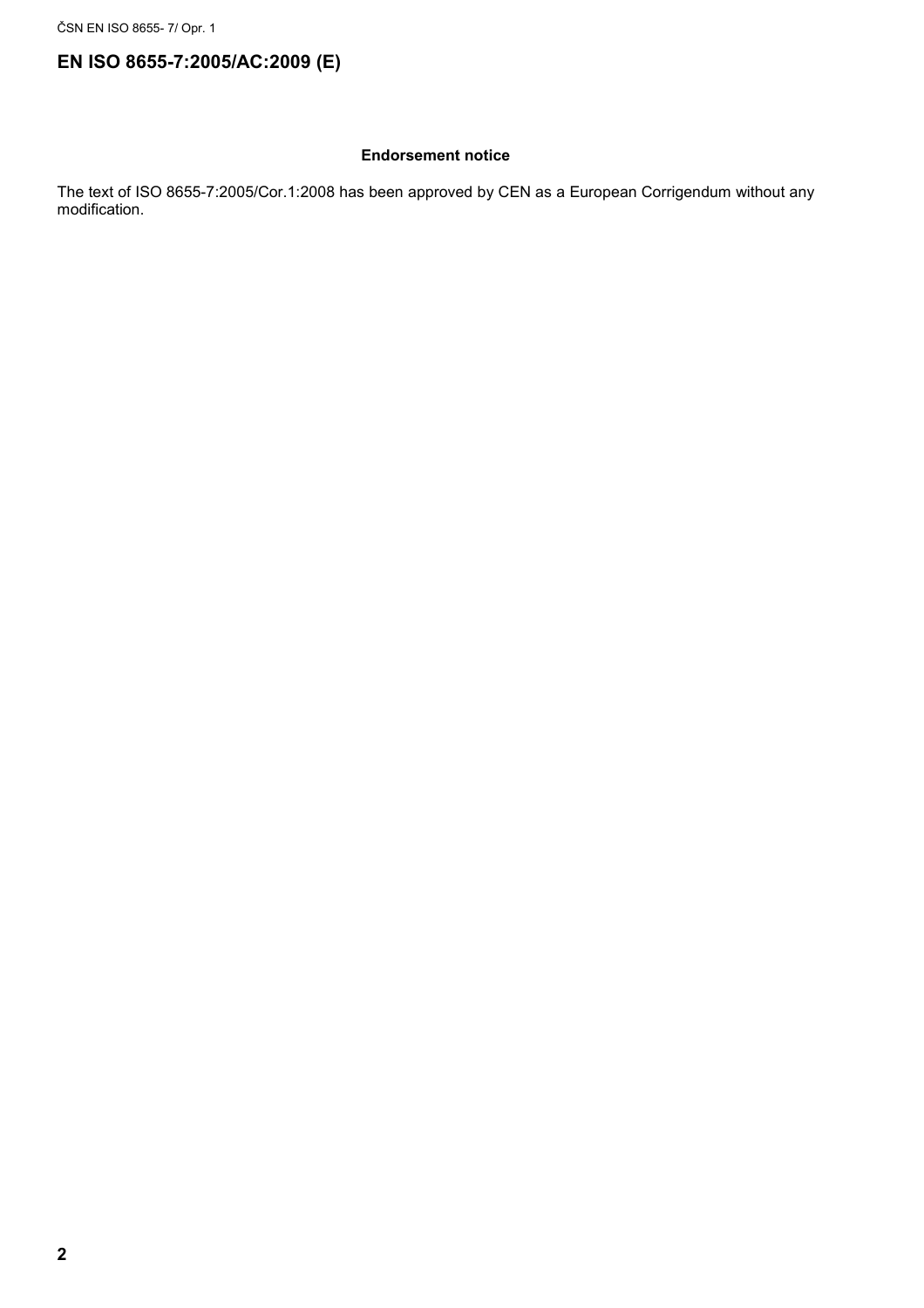

#### **INTERNATIONAL STANDARD ISO 8655-7:2005**  TECHNICAL CORRIGENDUM 1

Published 2008-12-15

INTERNATIONAL ORGANIZATION FOR STANDARDIZATION • МЕЖДУНАРОДНАЯ ОРГАНИЗАЦИЯ ПО СТАНДАРТИЗАЦИИ • ORGANISATION INTERNATIONALE DE NORMALISATION

## **Piston-operated volumetric apparatus —**

## Part 7: **Non-gravimetric methods for the assessment of equipment performance**

TECHNICAL CORRIGENDUM 1

*Appareils volumétriques à piston — Partie 7: Méthodes non gravimétriques pour l'estimation de la performance d'équipement* 

 $\overline{a}$ 

*RECTIFICATIF TECHNIQUE 1*

Technical Corrigendum 1 to ISO 8655-7:2002 was prepared by Technical Committee ISO/TC 48, *Laboratory equipment*, Subcommittee SC 6, *Laboratory and volumetric ware*.

*Page 5, 8.1* 

At the end of the first sentence, add the following text:

"(or 27 °C in the case where the piston-operated volumetric apparatus under test has been adjusted for this standard reference temperature)."

©ISO 2008 – All rights reserved